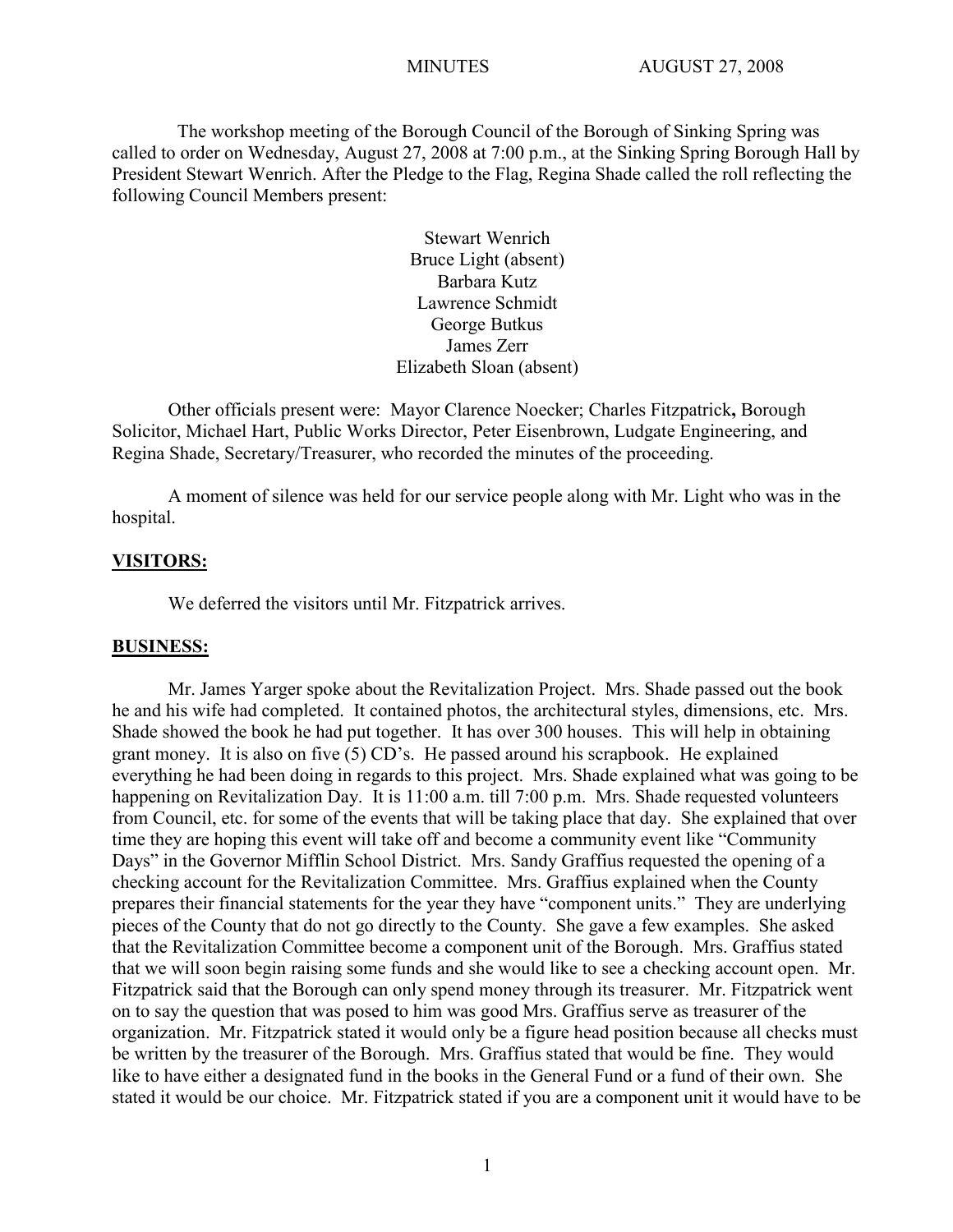the Borough setting up the fund in its own books. It will be a separate fund. Mrs. Shade explained how this would work with the fund. Mr. Zerr made the motion to set up a separate fund and have Mrs. Shade, Mr. Zerr and Mrs. Graffius get together to work out the details; seconded by Mrs. Kutz.  $AYES - 5$ ,  $NAYS - 0$ ,  $ABSENT - 2$  (Mr. Light and Ms. Sloan); motion carried.

The flu clinic will be October  $15<sup>th</sup>$  from 11 a.m. to 3 p.m. here at the Borough Hall.

Bulk Trash is on the same day as well.

Mrs. Shade stated in conjunction with the Reverse 911 System that is being installed by the Westside Emergency Management Agency, we are sending out census forms to each household. It is extremely important to fill out the papers and return to the Borough at your earliest convenience. The landlords must fill in and keep the Borough advised of any changes in tenants. We need the tenant's phone numbers so that if we need to get hold of them we can.

The next item was the disbanding of the Authority. Mr. Fitzpatrick stated that he, Mike Setley, Alex Morrison, and Dave Schlott had a conference call in which a few items were discussed. One (1) was the Authority cannot be dissolved until the debt is paid. Debt includes not only outstanding bank debt but obligations which the Authority has incurred. He does not have a list of them at the moment but they included debt that the Authority incurred in the running of its business. We also do have to pay off the debt and in conjunction with that we will either have to borrow money and pay off the debt or assume the debt they currently have. They discussed the timing issue on the improvements of the sewer system (plant). The reason they did that was the Borough will need to get DCED approval for the Borough to borrow money to pay off the indebtedness of the Authority but if we need to get money for the upgrades we can do this at the same time and it would save a considerable amount of money. In the process of talking about this another issue was raised. There is H2O money. The program was passed recently by the PA Legislature and provides grants for water/sewer projects, flood control, storm water projects, and hazardous dam repair. The water/sewer projects are to have priority based upon regionalization projects. We obviously supply sewage services for other municipalities. The thought was that since we do supply the service maybe we would be entitled to a grant. This would reduce any financial obligations the Borough would have with respect to the upgrade of the plant. Mr. Setley was meeting on behalf of the City of Reading with the Commonwealth Financing Authority. This agency administered the grant money. He was attempting to find out information for the City and he will be incorporating some of the questions Mr. Fitzpatrick had regarding the grant money for the Borough. One (1) of the questions is could we go out and borrow money in the form of debt now even though our project might not need funding for another year but we borrow enough to pay off the current Authority loan and still have a "line of credit" so that when we need it for the project we will have it in place. That perhaps could disqualify us from a grant and that is what he is trying to determine right now. Currently, we are focused on the financing, the paying of the obligations of the Authority, and once we get that in line, the rest should fall in place. Mr. Fitzpatrick requested Mr. Morrison to give a brief report on what the Authority still owes (this does not include the loan). Mr. Morrison had a revised list for the Authority. It is in an effort to help make a smooth transition. They were not expecting answers on all of this tonight however there are two (2) issues they would hope we could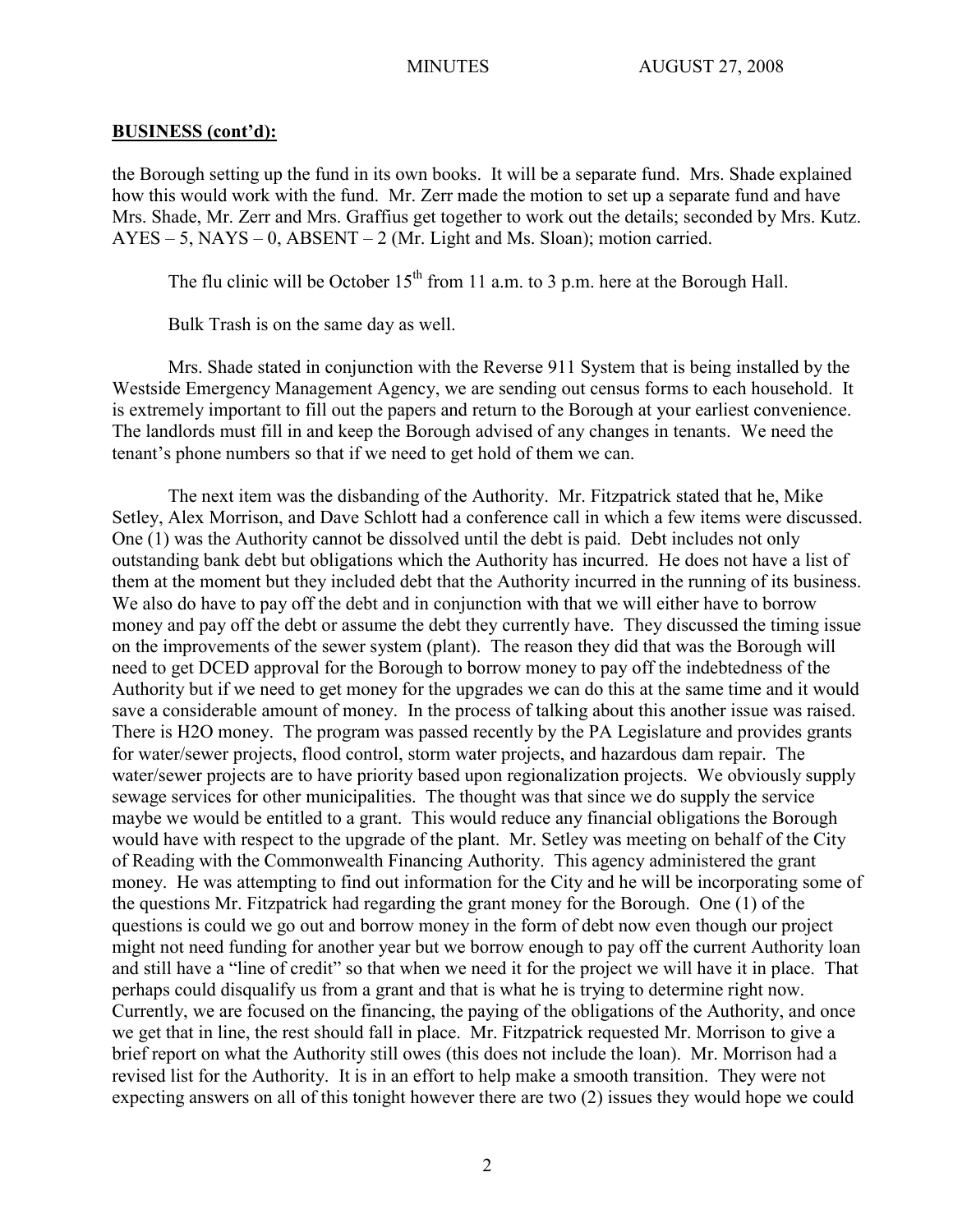resolve that evening if possible. Some of the items are that the permits need to be placed in the Borough's name. Presently the Authority owns the plant so perhaps the insurance will need to go into the Borough's name. He listed the projects that are still going on and how much the Authority still owes on these projects. One of the items that they would like guidance on that evening is in regards to permits. To move ahead with the upgrade permits must be applied for. It is a permit application to the DRBC and an application fee in the amount of \$7,415.00. The Authority took action the evening before to authorize that form be executed along with the check. However with the Ordinance that was signed they felt they needed to come back to Council to ask for their input. They did make the motion to authorize the check however they were looking for Council's approval. Mr. Fitzpatrick stated that perhaps Mr. Morrison should explain what this actually is. If we move ahead now we might make the December docket. If we wait too long we are into May. This does not authorize the project to be bid; it will just keep this moving ahead if need be. This is regarding the upgrade and it is not the NPDES permit. This just needs to be done if you are doing a significant upgrade. A brief discussion ensued. Mr. Butkus made the motion to allow the Authority to pay the  $$7,415.00$  for the DRBC permit; seconded by Mrs. Kutz.  $AYES - 5$ , NAYS – 0, ABSENT – 2; motion carried. Another item is the phosphorous. They presented the two  $(2)$ alternatives to the Authority. One (1) included the modification of the existing facilities which are presently now being used to their full extent. This is the alternative the Authority endorsed and is recommending. At some time before they proceed there will be a need for design and construction efforts and again that would lead to more indebtedness. They don't need an answer tonight but this must definitely be thought about. Another item is the day to day work (secretary/treasurer, solicitor, engineers, etc) that will need to be paid for. They still owe their auditor some money. There was a value there for an NPDES renewal where the Authority agreed to pay Miller for some testing that needed to be done. That was \$2,800.00 however this had been paid the evening before. In regards to our Ordinance #561 it states to continue your business without incurring additional debt. The Authority is following a strict interpretation of this and that is why they are coming back to Council for Council's approval. Mr. Morrison feels they are looking for how they should proceed to make sure they are going down the path that Council wants them to take. Mr. Fitzpatrick said there was a statement on the list that questioned if the Authority should obtain funding if needed to pay debt. He stated the only way the Authority can obtain funding is by borrowing money and it is clear that the Borough by its Ordinance stated that the Authority should not be incurring any more debt. The Authority should not be borrowing any more money. Funding for normal operating expenses of the Authority has to be provided by the Borough. There are no other sources of funds for the Authority. Mr. Fitzpatrick respects the Authority for doing this, approaching Council with all major expenses for approval however the Authority is still in existence and is still operating and still authorized to proceed with projects they have in existence till they are officially dissolved. The Borough will need to provide the funding; the Borough should be approached and told what that amount is. Mr. Morrison stated the Authority most likely will run out of money in a month or two anyway. At that time do the invoices go to the Borough or does the Authority approve them and the Borough look at them and then authorize the transfer of money? These are some of the housekeeping items that will need to be looked at. Mr. Fitzpatrick stated what if the Authority has reviewed the expenses they should come before Council and make the recommendation that the bill be paid. The Borough should review it and then pay the bill. Mr. Fitzpatrick went on to say that once a month at the Borough Council meeting, the Council should approve the expenditures. They concur with that. Mr. Francis Butkus asked Mr. Fitzpatrick with the money they still have, does Council want to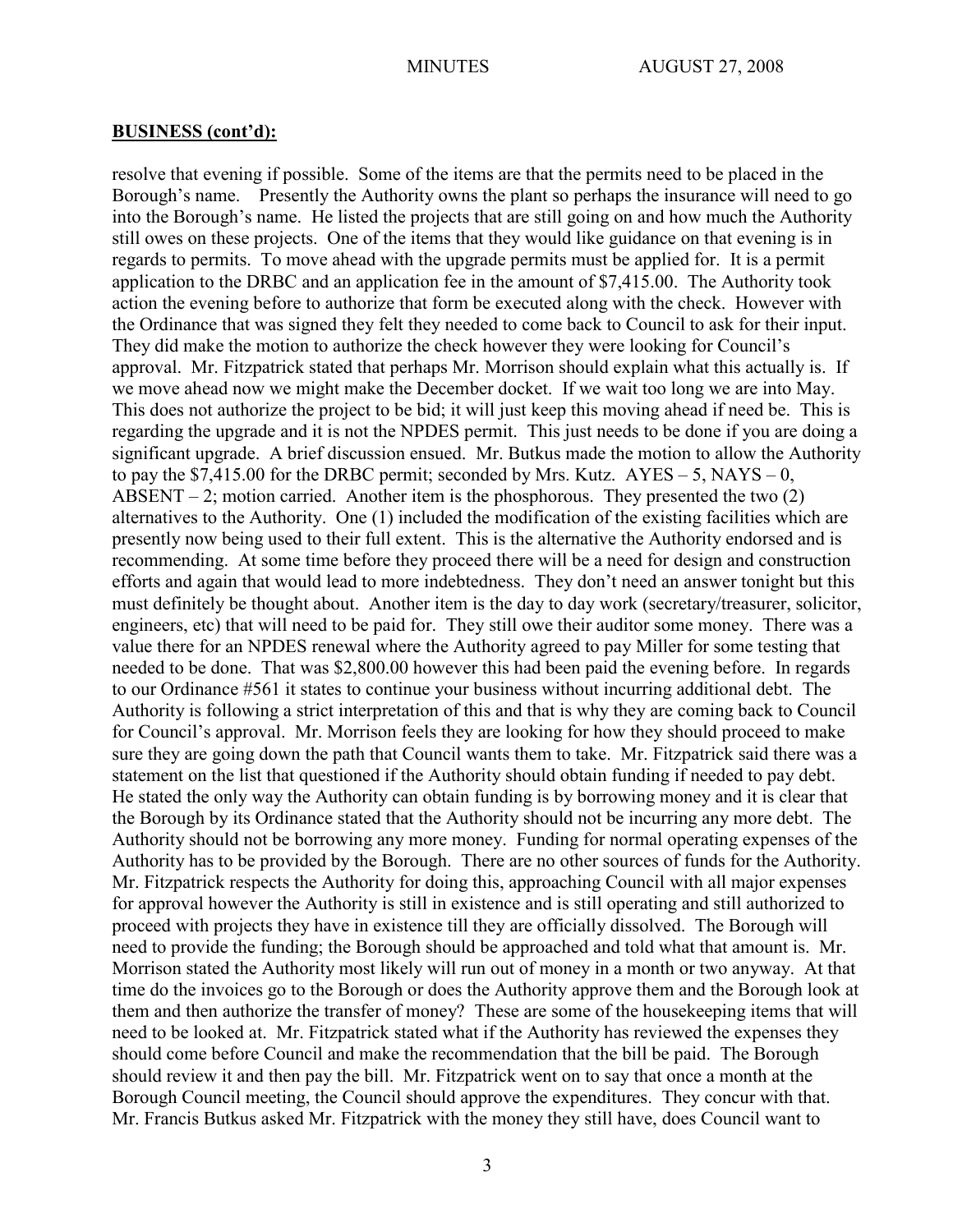approve the bills before they pay their bills. Mr. Fitzpatrick stated they still are in existence, and as long as they have the money to operate, he feels the Borough does not need to approve those bills. They can just go ahead and pay them. A brief discussion ensued as to exactly what bills they could or couldn't pay. The one (1) bill for ADS is over \$83,000.00 and that bill will need to be an exception Mr. Morrison said. Mr. Fitzpatrick stated this would have occurred even if there was no dissolution Ordinance passed as the Authority was running out of money. Mr. Morrison stated Mr. Setley said that some of this financing could have been wrapped around the funding for the expansion. Mr. Morrison questioned if there were any committees or individuals the Borough would like to appoint to work with the Authority. Mr. Wenrich thought it should be the Sewer Committee. The Intermunicipal Agreement needs to keep moving forward. Another item they were hoping they could get some action on that evening was the CAP plan in regards to the DEP. They were questioning if they needed to attend the meeting with the parties and the PA DEP. The meeting is September 4<sup>th</sup>. This could incur some cost. Mr. Fitzpatrick stated the Authority absolutely needs to be at that meeting. As far as the engineering and legal fees you shall bill the Authority. The Authority in turn will submit that bill to the Borough if they don't have sufficient funds to pay it. Mr. Fitzpatrick questioned where the meeting is to be held. Mr. Morrison stated they only know the date, no time or place was established as the DEP was in contact with Lower Heidelberg to get their availability. A discussion ensued as to where the meeting should be held. He thanked Council for taking the time to review these items with them. Mr. Zerr had a question regarding the over \$83,000.00 ADS bill. This company was originally Severn Trent. The bill also took into consideration some corrections that needed to be made. Mr. Morrison explained how this bill was incurred. Mr. Butkus will be attending the meeting with the DEP. Mr. Schmidt questioned if we should authorize our Solicitor to attend. Mr. Fitzpatrick stated depending on the long range implications it might not be a bad idea. Mr. Morrison stated the Authority Solicitor is unavailable so he will be sending a substitute. Both Mr. Schmidt and Mr. Fitzpatrick feel that Mr. Fitzpatrick should attend. Mr. Zerr made the recommendation that Mr. Fitzpatrick attend that meeting wherever it is. Mr. Fitzpatrick thanked Mr. Morrison for the outline. Mr. Francis Butkus has an issue with their auditors. The audit should have been in Harrisburg the first of June, and here it is almost September and they don't have it. We don't have the final audit as of yet. They don't want to make a payment without the report being completed. In addition, they know the State laws and they don't want to make a payment without having the completed document. He feels there should be a lowering of the bill. Mr. Schmidt questioned if there will be a fine for not having that document into the State. Mr. Francis Butkus did not know. Mr. Zerr feels that their (the Authority) Solicitor should look into this for them. There is a joint response on the South Heidelberg Agreement. There were three (3) no's from the Authority. The reason was they had no chance to look over it and discuss it. Mr. Fitzpatrick stated he had not received it as of yet. Mr. Morrison thinks Mr. Hoffert had an old version of an agreement. The Authority did not want Council to feel they are holding up the process. Mr. Fitzpatrick feels they are close to a draft however he has not received a copy back as of yet. We should have it any day now. Mr. Zerr stated that all of Council has received a copy of the RFP that we would like to run in the newspaper. Mr. Zerr made a motion to run the RFP and ask for an October 1<sup>st</sup> due date to have the proposals returned; seconded by Mr. Schmidt. Mr. George Butkus questioned if they will need to audit the Sewer Revenue books as well since they were collecting the sewer tapping fees. Mr. Fitzpatrick stated the bulk of the tapping fees prior to 2003 were collected and deposited into the Sewer Fund. AYES – 5, NAYS – 0, ABSENT – 2; motion carried.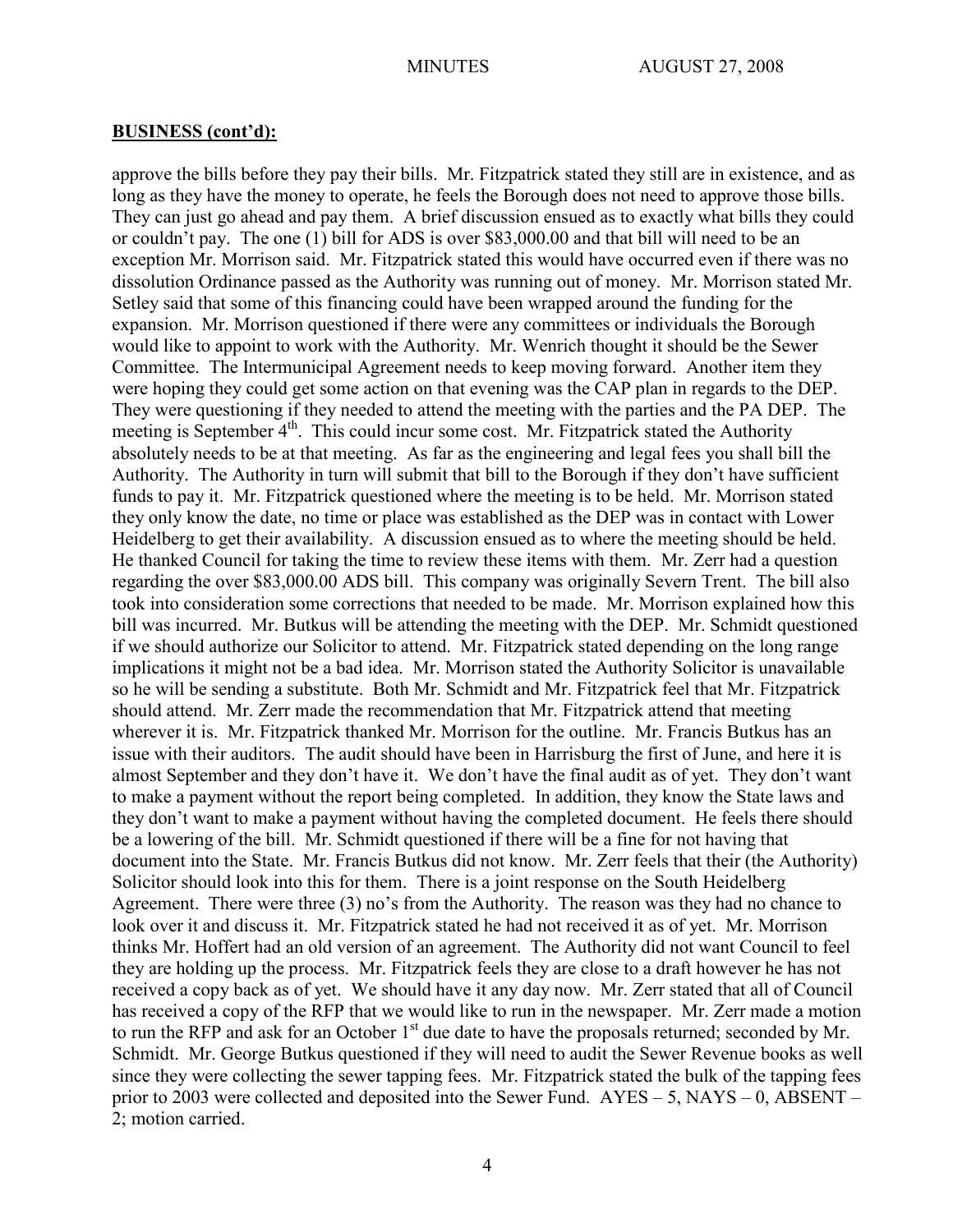The next issue was the fire task force. Mr. Fitzpatrick stated he attended a meeting that day along with other Solicitors from Wernersville, Lower, and South Heidelberg Townships. Mr. Mike Mixell was in attendance. He represented the Sinking Spring Fire Company as well as the Fritztown Fire Company. Brian Clemens was there along with Jason Hopp, who is the legal counsel for Redners. He has done a lot of work in the creation of this task force. Redner's has made Mr. Hopp available for this issue. Redners is paying his salary. They have developed an outline of the Articles of Incorporation and Bylaws. Generally speaking what they are proposing to do is to present this at a meeting on October  $21^{st}$ . It will be at 7:00 p.m. at one (1) of the Wilson Schools. At that time they want to present it to all the municipalities the general funding plan for the creation and the operation of a combined volunteer fire company. They propose there is a fire commissioner, who oversees the operations. It will be non profit. There will be a Relief Association for that fire department. He would be paid. He would be a professional who would be obtaining grants, overseeing the operations, equipment purchasing sort of a General Operation Manager. The fire company itself will have structure. They shall have a fire chief. There would be a fire marshal, a chief engineer, various deputies, etc. They have developed a structure among themselves. They have chosen a chief if this entity is created. They are all getting along very well. Now, they need money from each municipality. The Borough of Sinking Spring will probably be the less impacted municipality of them all. We are currently providing about \$130,000.00. They feel Sinking Spring will need to contribute about 20% of the operating costs. Wernersville will be about 11%, Lower and South are like 30.33%. Mr. Zerr thought they were to divvy this up evenly. Mr. Fitzpatrick said no. It is based on the assessed value of the real estate. The theory behind this is that there would be a uniform fire tax millage levied on each municipality. We already have a fire tax. They only one (1) that does not have a fire tax is South Heidelberg. Mr. Fitzpatrick stated they clearly are not pulling their weight. This has been a uniform complaint. By far we are paying more than anyone else. The theory of using the assessed value is that if everyone is paying the same percentage based on their millage it will always be proportionate. This is not equal. Mr. Zerr stated that he heard South was not putting on a fire tax; it would just be a line item in their General Fund budget. Mr. Fitzpatrick did not know that for sure. Mr. Zerr feels if they don't put in a tax then that is not fair and it is null and void. The tax guarantees the money. Their solicitor was in agreement they should institute the tax as well. As a matter of fact she felt we should have an intermunicipal agreement regarding this matter. He again stated nothing is in concrete. Mr. Fitzpatrick stated what would happen if we contributed 20% to the cost however the bulk of the fires occur in another municipality. Is that fair? He thinks perhaps there should be some type of adjustment for activity. Mr. Clemens stated they talked this over with Dean Fernsler, the "guru" of fire departments, and his answer was keeping it simple. They only discussed concepts today. Initially it will be all volunteer however they do for see that at some point we might need to add a paid driver or two (2) because in some areas they are having difficulty in getting drivers. They are suggesting in the beginning it will be run by 13 trustees. Then it would come down to nine trustees after year three (3). Each municipality will appoint two (2) members. One member shall be nonelected. The other member will be a member of Council or the Board of Supervisors. The fire commissioner will be a member of the board. He will answer to the board. A brief discussion ensued. Mr. Zerr questioned Mr. Fitzpatrick if he knew where we were on the separation. Mr. Fitzpatrick did not really know however things were being worked out. A discussion ensued as to the land and who should earn it. They did look into whether the social quarters can keep their liquor license and they are able to. They will need to amend their bylaws to state that if they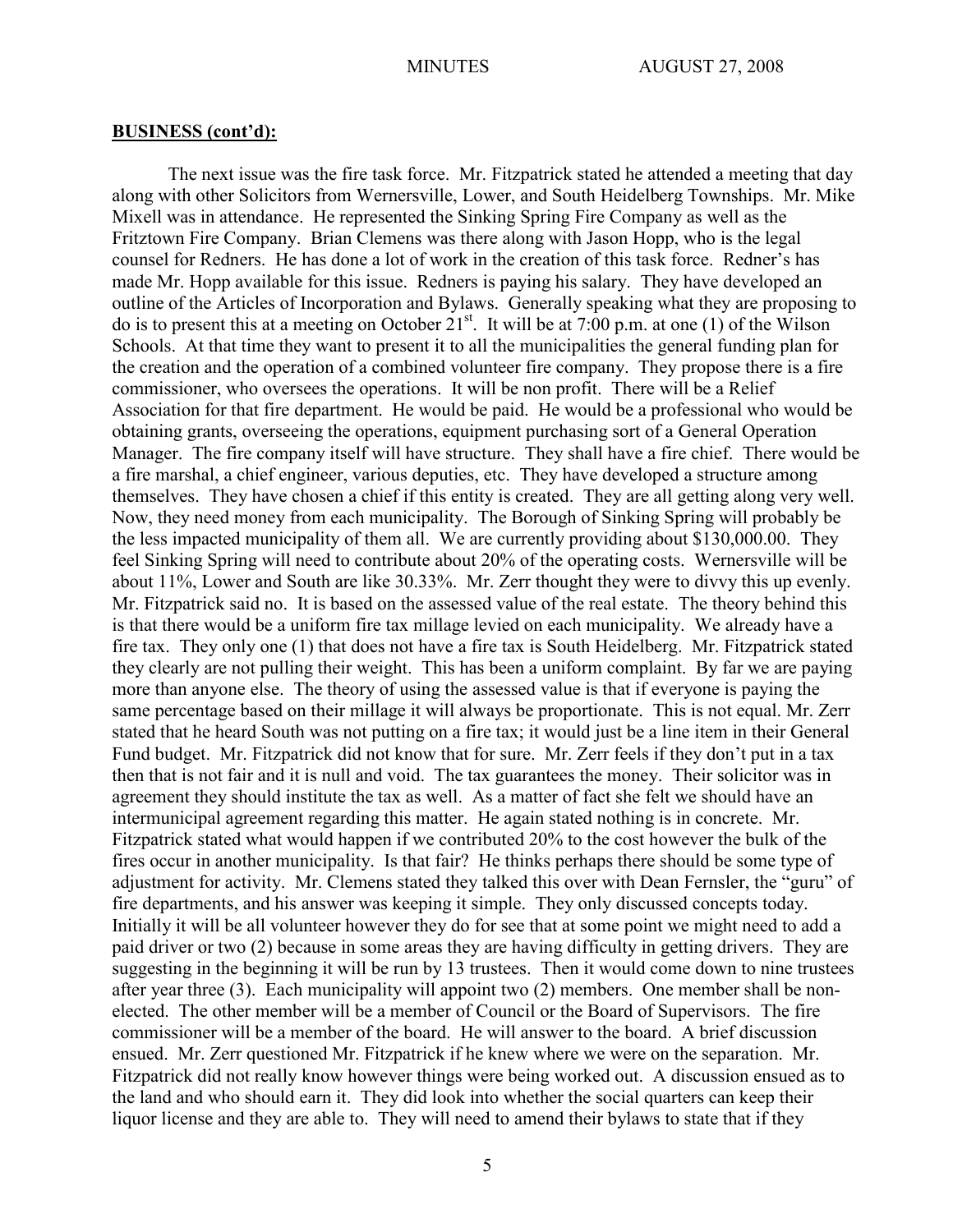have surplus they will still support the fire department. This will help them keep their nonprofit status. Mr. Schmidt questioned if they are forming their own social/relief quarters. The Mayor questioned what would happen to the money that is currently in the relief association. It will be transferred to the new relief association. Mr. Zerr stated that is what Spring did when they merged their companies. Mr. Zerr wondered if the State will go for this. The State Auditor will need to decide this. Mr. Schmidt questioned when the \$1,500 needs to be paid. They need the funding to develop the bylaws and the articles of incorporation for the  $21<sup>st</sup>$  meeting. If they don't have that they won't have all the info to present to the municipalities. Mr. Zerr feels that is all well and good however but how can we make a decision on information we don't have. They are asking us to make a decision however what if we don't like the proposal. Mr. Fitzpatrick stated we are out the \$1,500.00. Mr. Schmidt agrees with that but unless we pay the \$1,500.00 we don't really know all the facts. Mr. Zerr stated when this task force was formed was to explore and do a study if this would fly. To this date nobody from that entity has provided any information to us or any other municipality, no recommendations, no nothing. Mr. Zerr stated what if we give them the \$1,500.00 and we don't go along with what they say. Mrs. Shade stated she received a call from Brian Clemens' office and he would like to appear at our October Council meeting. Mr. Fitzpatrick stated if we don't pay the \$1,500.00 that won't stop them from making a presentation. If they are going to develop bylaws, this would make it more formal. A brief discussion ensued. Mr. Butkus questioned if at the meeting on the  $21<sup>st</sup>$  will they want us to make a decision. Mr. Fitzpatrick stated no it was for information only. Mr. Butkus wanted to table this till the next Council meeting. Mr. Wenrich wanted us to take a vote that evening. Mr. Schmidt made a motion to pay the \$1,500.00 for the bylaws; seconded by Mr. Butkus.  $AYES - 1$  (Mr. Butkus),  $NAYS - 4$ ,  $ABSENT - 2$ ; the motion did not pass. Mr. Zerr wanted someone to come and give us the information we asked for. Mr. Wenrich has concerns about giving "away" our equipment to the other municipalities. Mr. Zerr stated we have good leadership as well. The theory is that the Fire Commissioner will have greater accountability perhaps, Mr. Fitzpatrick stated. Mr. Wenrich feels we need more information and he doesn't want us to be backed into a corner. Mr. Fitzpatrick stated the only time we are actually bond to anything is when we sign the agreement stating we are raising the fire tax. We are not committed now or even after the 21<sup>st</sup>. Mr. Butkus questioned if there is a "bail" out procedure. Mr. Fitzpatrick stated it was discussed. You will be making a commitment for a few years. Another discussion ensued with regards to various questions that need to be answered. This cannot happen until the separation occurs between the fire company and the social quarters here in Sinking Spring.

Mr. Butkus stated we have not heard back from Spring Township as of yet to sit down and discuss the possibilities of a joint plant. Mrs. Shade will send out another e-mail to Mr. Vaughan.

Mr. Eisenbrown had some information regarding Brookfield Manor. Mr. Fitzpatrick stated he had a call into Jim Elliott and he had not returned his call. Mr. Fitzpatrick stated that was not like him and he figured he was on vacation. Mr. Fitzpatrick stated that the final wearing course has not been put down on the roads in Brookfield Manor. They are a few other issues back there as well. We do have money from them (letters of credit). We can draw on the letters of credit if need be. Mr. Eisenbrown's concern is the rising price of oil. Our letter of credit is from a long time ago and the prices have changed quite a bit. We are permitted under the law, if it takes longer than "x" number of years we can go back and re-estimate the expense and then they are required to up their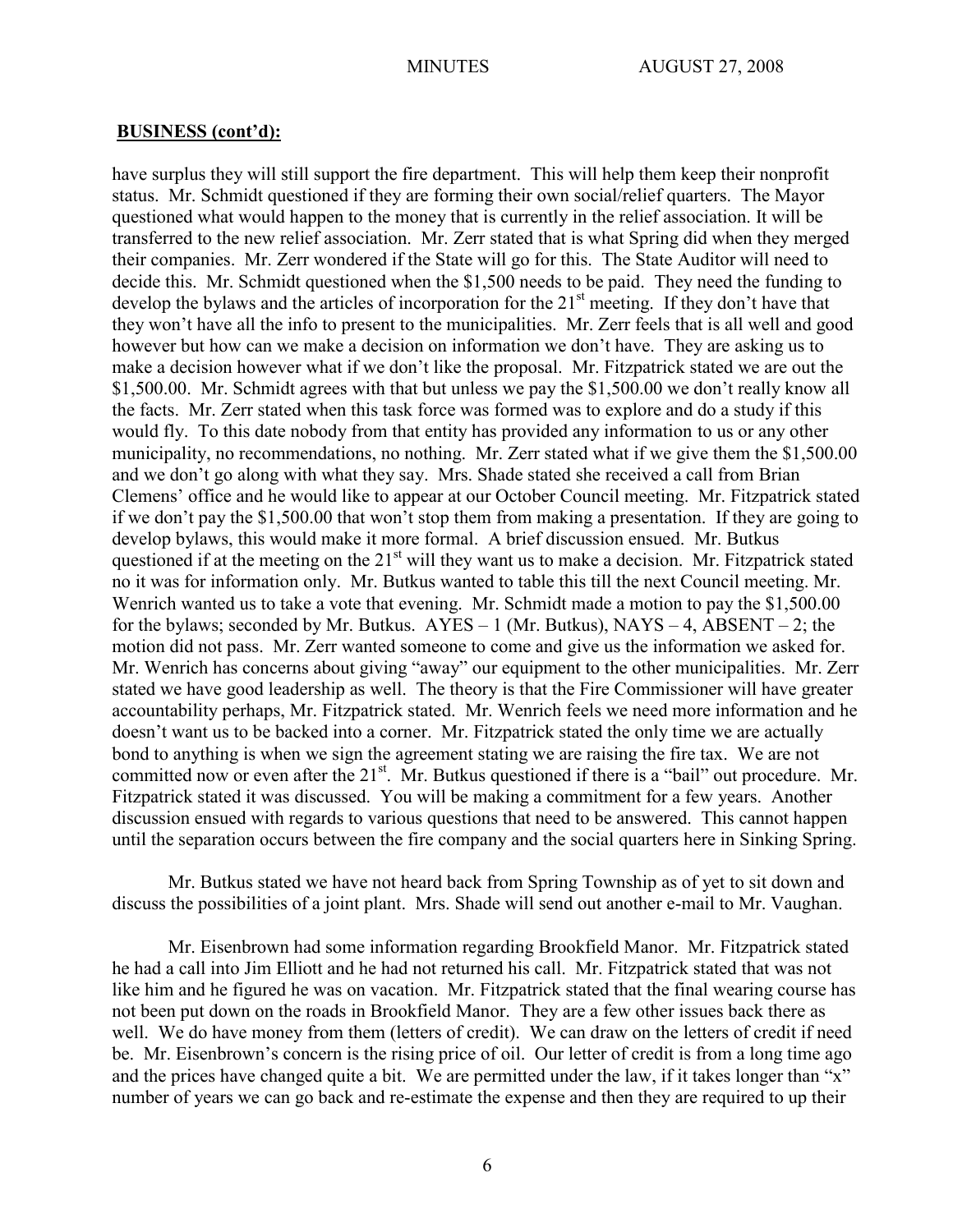letter of credit to meet the new amount. This might be the way we will need to go, Mr. Fitzpatrick said. He will make that suggestion. We will need to request Ludgate to come up with what will be an appropriate letter of credit. We don't want to go out and really do this work. We want the developer to complete it; but if they don't complete it, we want to make sure we have monies available if need be. Mr. Schmidt said if they go bankrupt then we will need to finish the work. Mr. Butkus questioned how much money is in the escrow accounts. Mr. Eisenbrown feels for Phase I and II the escrow is in access of a half a million dollars. There is a separate escrow for repairs to Reedy Road and Cacoosing somewhere in the area of \$275,000.00. If we can seize all three (3) of them we would have around <sup>3</sup>/4 of a million dollars. Mr. Schmidt questioned if that would be enough. Mr. Eisenbrown does not know for sure. Mr. Schmidt asked what the escalation was for the Ashley project. Mr. Hart stated when that project was bid it was \$402 per liquid ton as of 8/14 it went up to \$834 per liquid ton. On Ashley Road there is around a \$20,000.00 addition. There is about 5 times of wearing course in Brookfield Manor then there is on Ashley. Mr. Eisenbrown stated the question is does the Borough want that area paved this year or not. Mr. Zerr questioned where our liability with this is; does that mean we take dedication of that area now or not. Mr. Fitzpatrick stated if the developer or we put it in we would still keep the maintenance agreement for a period but once it is completed we can take it over. A brief discussion ensued. Mr. Wenrich stated he does not feel we can get it done before the fall. Mr. Eisenbrown stated that he and Mr. Hart are trying to work with the developer. Mr. Wenrich questioned if we could give the developer an ultimatum. Mr. Fitzpatrick stated that is basically what the phone call to Mr. Elliott is about. A discussion ensued as to what this might cost us. There are no active sinkholes there now. Mr. Zerr questioned if they can put together some numbers together for them for the next meeting. Mr. Eisenbrown stated that if we wanted to go out to bid and finish this year we need to start putting bid documents together. He is not asking to advertise but just realize time is important. He hopes that some decision could be made at the next Council meeting. Mr. Schmidt stated it is actually two (2) different things. Mr. Fitzpatrick can try moving ahead with Mr. Elliott and Mr. Eisenbrown could put together the information and have it available for us at the next meeting. Mr. Schmidt stated no matter what we must have the paving done. Mr. Eisenbrown stated that is his and Mr. Hart's feeling that at least at Phase I; it should be paved. Mr. Fitzpatrick read that we are able to get up to 110% of what we re-establish the value to be. Mr. Fitzpatrick feels that is what we should authorize Ludgate to do. This is what he is going to tell Mr. Elliott. Mr. Hart stated that he believes storm sewer televising has not been done and only part of sanitary has been completed. Mr. Zerr made a motion to authorize Ludgate to prepare the bid documents, to have all financial items in place, the punch list is already in place so Council can make a sound decision; seconded by Mr. Schmidt. Mr. Eisenbrown stated he will have a problem putting a bid document together however he can have the financial information and what needs to be done available. Mr. Zerr changed the motion to authorize Ludgate to bring as much information to the table for the next Council meeting as they can; seconded by Mr. Schmidt. AYES – 5, NAYS – 0, ABSENT – 2; motion carried. Mr. Butkus questioned if we could charge them for the cost of Ludgate putting this together to which Mr. Fitzpatrick stated we can.

Mr. Zerr stated that PA American Water Company has reviewed their accounts. According to their records we have hydrants that we are not being billed for. We shall see an additional charge for these. We have 78 hydrants according to them. Mrs. Bohn contacted PA American Water and asked for clarification. Our main fire hydrant in front of the fire company is still out of service. It